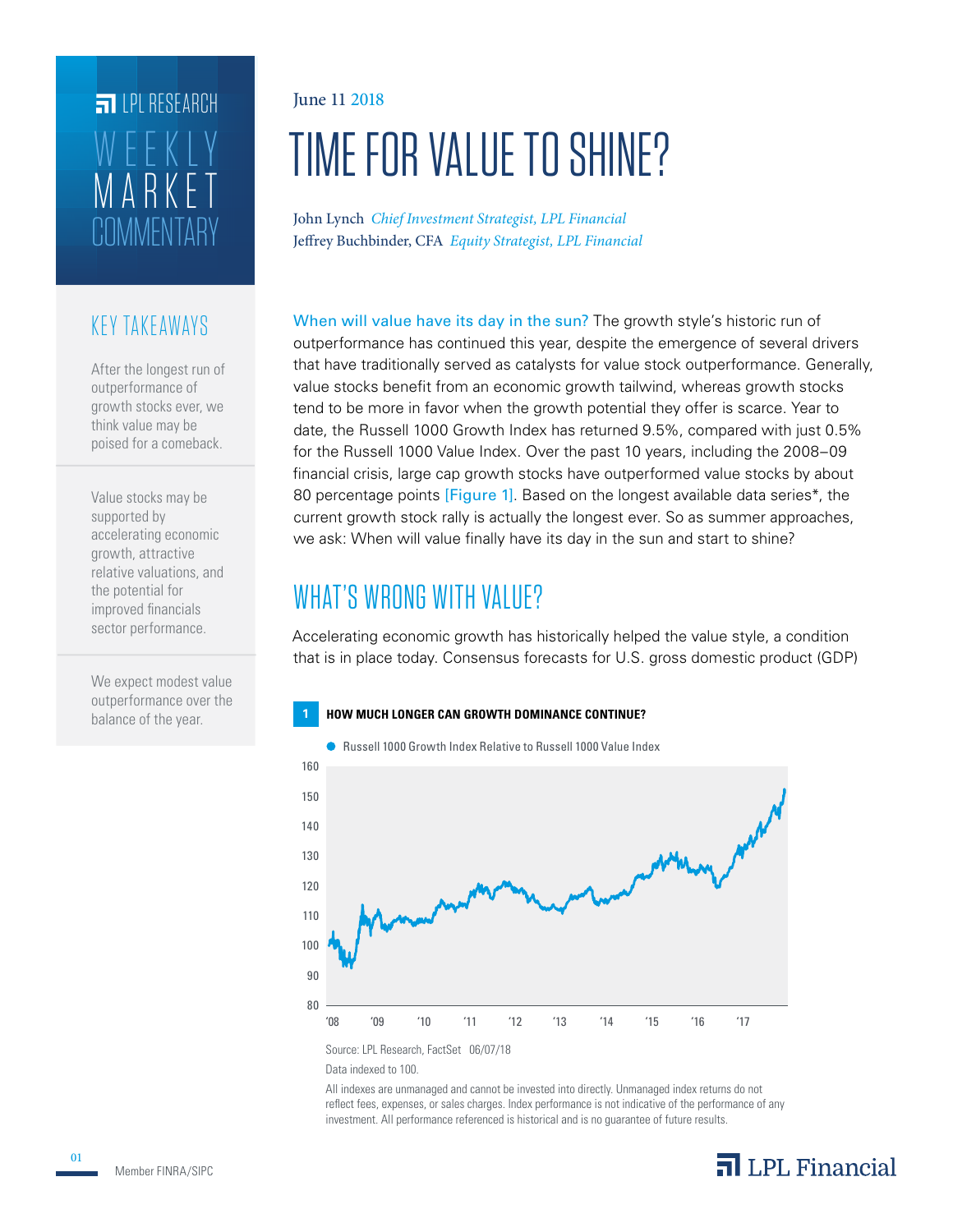Accelerating earnings have also historically provided a tailwind for value that has not worked recently. Earnings growth accelerated over the past two quarters even when the benefit of the tax cut is excluded from the profit calculation. Though second-quarter earnings growth may slow from the previous quarter's pace, we do not expect much deceleration. Consensus estimates reflect strong double-digit increases for the next three quarters, at or near 20%.

consensus. Yet, the growth style of investing has

continued to lead the equity market higher.

Accelerating economic and profit growth does not always lead to value outperformance. The late 1990s were a glaring exception when growth stocks significantly outperformed on technology's strength.

So what's wrong with value? A few things:

- **Interest rate sensitivity.** Higher interest rates have been a drag on the high dividend paying areas within the value style, including real estate, telecom, and utilities. Consumer staples, which have had a very difficult year, also tilt toward value. We are not big fans of these defensive incomeoriented sectors. However, in a more volatile market environment, we would have expected a smaller performance gap relative to growth stocks.
- **Flattening yield curve.** Those higher interest rates would typically be expected to help the financials sector (the largest sector of value [Figure 2]), since it leads to higher returns on financial institutions' assets and more profitable loans. Although higher short-term interest rates have helped some financial companies, longterm interest rates (think 10-year Treasury) have not moved higher by nearly as much, flattening the yield curve. The shrinking gap between

short-term rates (cost of funds) and longerterm rates (return on funds via loans) has been a drag on the financials sector, which has underperformed the overall market this year. Year to date, the S&P 500 Financials Index has returned just 1%, behind the 4.8% return for the S&P 500 Index. We continue to favor the sector based on our expectation that the yield curve will steepen, as longer-term interest rates rise, deregulation efforts persist, and profitability improves.

**Technology strength.** The technology sector, which is the biggest growth sector by far, has had a tremendous year. Year to date, the S&P 500 Information Technology Index has returned over 14%, well ahead of the S&P 500. Market-beating gains in technology this year, and in recent years, have been supported by underlying earnings strength.



All indexes are unmanaged and cannot be invested into directly. Unmanaged index returns do not reflect fees, expenses, or sales charges. Index performance is not indicative of the performance of any investment. All performance referenced is historical and is no guarantee of future results.

### $\overline{\mathbf{a}}$  LPL Financial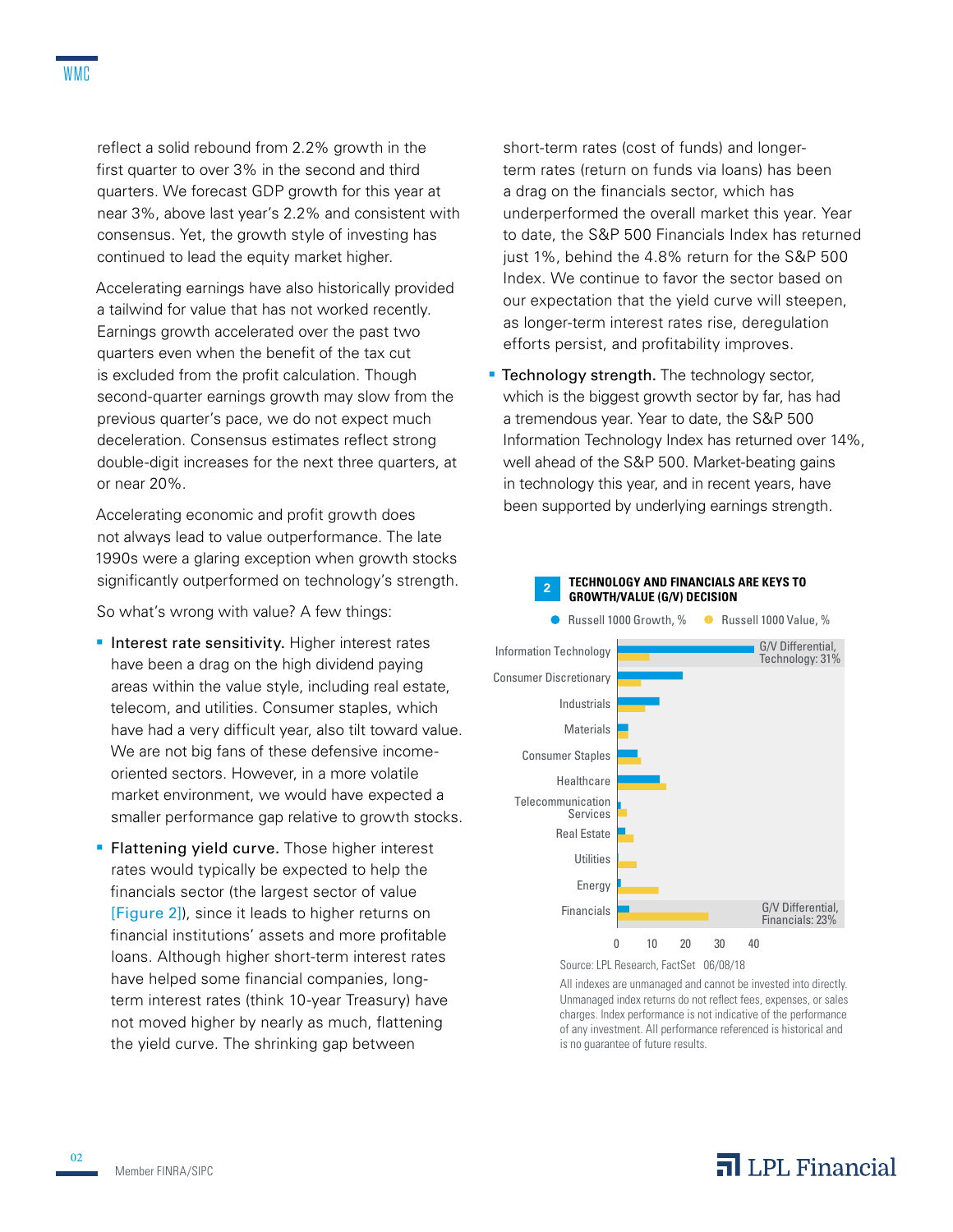However, relative valuations for the sector are near post-financial-crisis highs, at a 14% premium to the S&P 500 on a forward price-to-earnings (PE) basis, while regulatory risk has risen in recent months. We still like the technology sector for the strong earnings trends and potential increases in capital spending, but the pace of outperformance may moderate after such a strong run.

**Surprising strength in consumer cyclical** stocks. Strong gains for internet retailers have carried the consumer discretionary sector to double-digit returns year to date and also helped drive continued growth outperformance. Consumer discretionary stocks include many retailers, which tend to perform better during the early and middle stages in the economic cycle. Now nine years into the current economic expansion (with few signs that it may end anytime soon), we would expect the sectors

leveraged more toward businesses to perform better, including areas that tend to do better when inflation rises (think industrials, materials, energy). Internet retailers may continue to outperform, but the magnitude may moderate and limit gains for the broad sector.

### GROWTH LOOKS EXPENSIVE

After several years of strong relative performance for growth, it is not surprising that growth stocks' relative valuations look stretched. Growth almost always trades at higher valuations than value, but the current premium, at 43% on a forward PE ratio basis, appears rich [Figure 3]. That premium is the highest in about 12 years and is well above the posttechnology bubble (since 2000) average of 28%. Although valuations are not good timing tools, they may limit the potential for growth outperformance.



Source: LPL Research, FactSet 06/07/18

Forward PE = Price-to-Earnings Ratio, Next 12 Months

All indexes are unmanaged and cannot be invested into directly. Past performance is no guarantee of future results.

Forward Price-to-Earnings is a measure of the price-to-earnings ratio (PE) using forecasted earnings for the PE calculation. While the earnings used are just an estimate and are not as reliable as current earnings data, there is still benefit in estimated P/E.

03

#### $\overline{\mathbf{a}}$  LPL Financial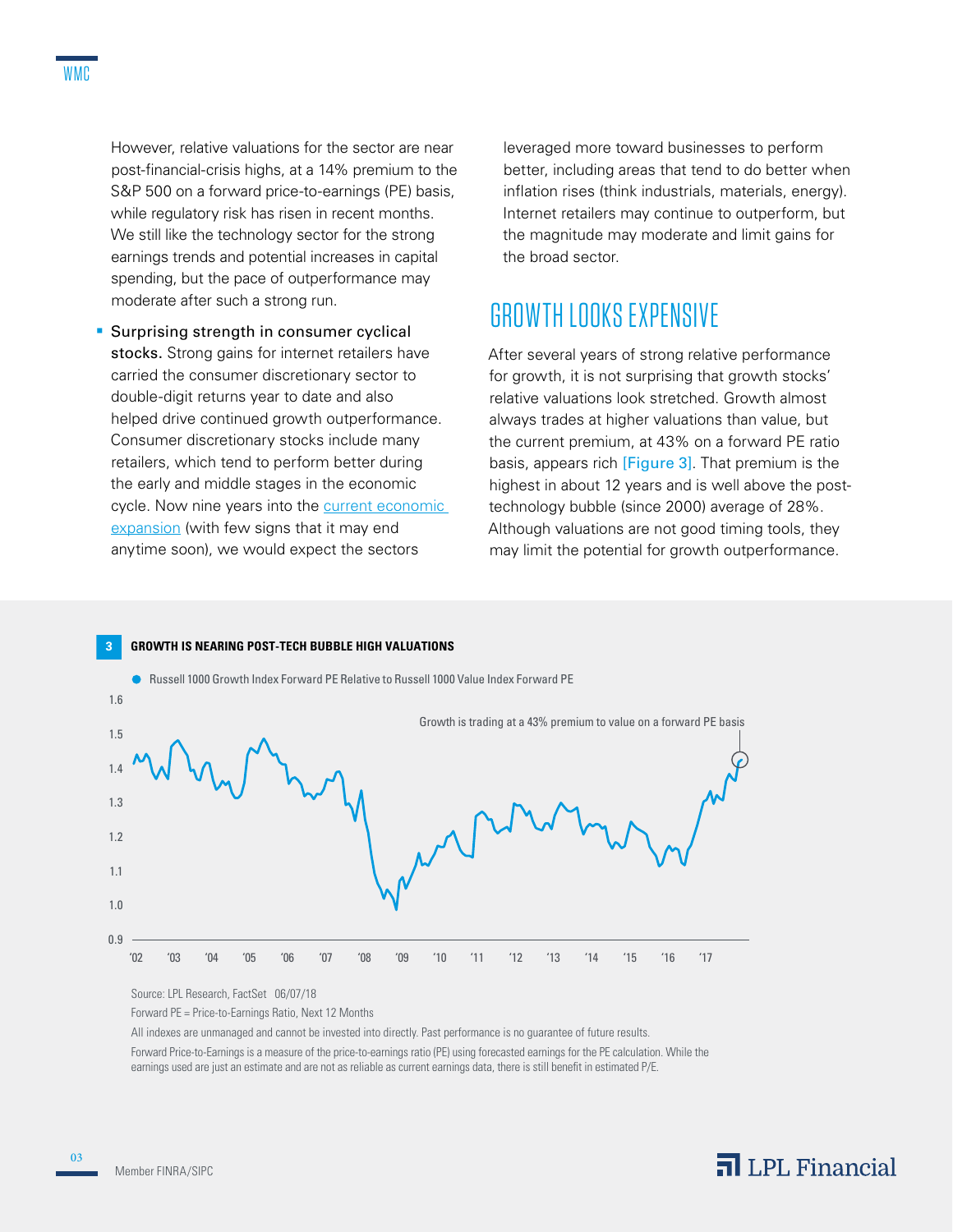Certainly some of the dynamics noted above could continue. Timing reversals is very difficult. Technology could continue to lead. Higher interest rates could weigh on the defensive value sectors but not steepen the yield curve, hurting financials. The internet retail group could continue to power the growth-heavy consumer discretionary sector higher.

Another risk worth pointing out regarding value vs. growth is potentially weaker oil prices. Not only would that hurt the value-heavy energy sector, it would potentially provide fuel for the growth-focused consumer discretionary sector. The production limits from OPEC and Russia could potentially be lifted this summer, adding to global supply. The seasonal boost to oil prices from the

start of the summer driving season may already be behind us. U.S. production is humming along. We do not see much upside to oil prices in the near term, and our energy sector view is neutral.

Additionally, we continue to like the industrials sector, which slightly leans growth based on the Russell methodology. Increases in business investment may support the sector, as well as technology, and support the growth style.

After the longest run of outperformance of growth stocks ever, we think value may be poised for a comeback. Although it is difficult to predict the timing of a turnaround, we would not be surprised if value stocks get some days in the sun this summer, supported by accelerating economic growth, attractive relative valuations, and potentially better financials sector performance.  $\blacksquare$ 

04

## $\overline{\mathbf{a}}$  LPL Financial